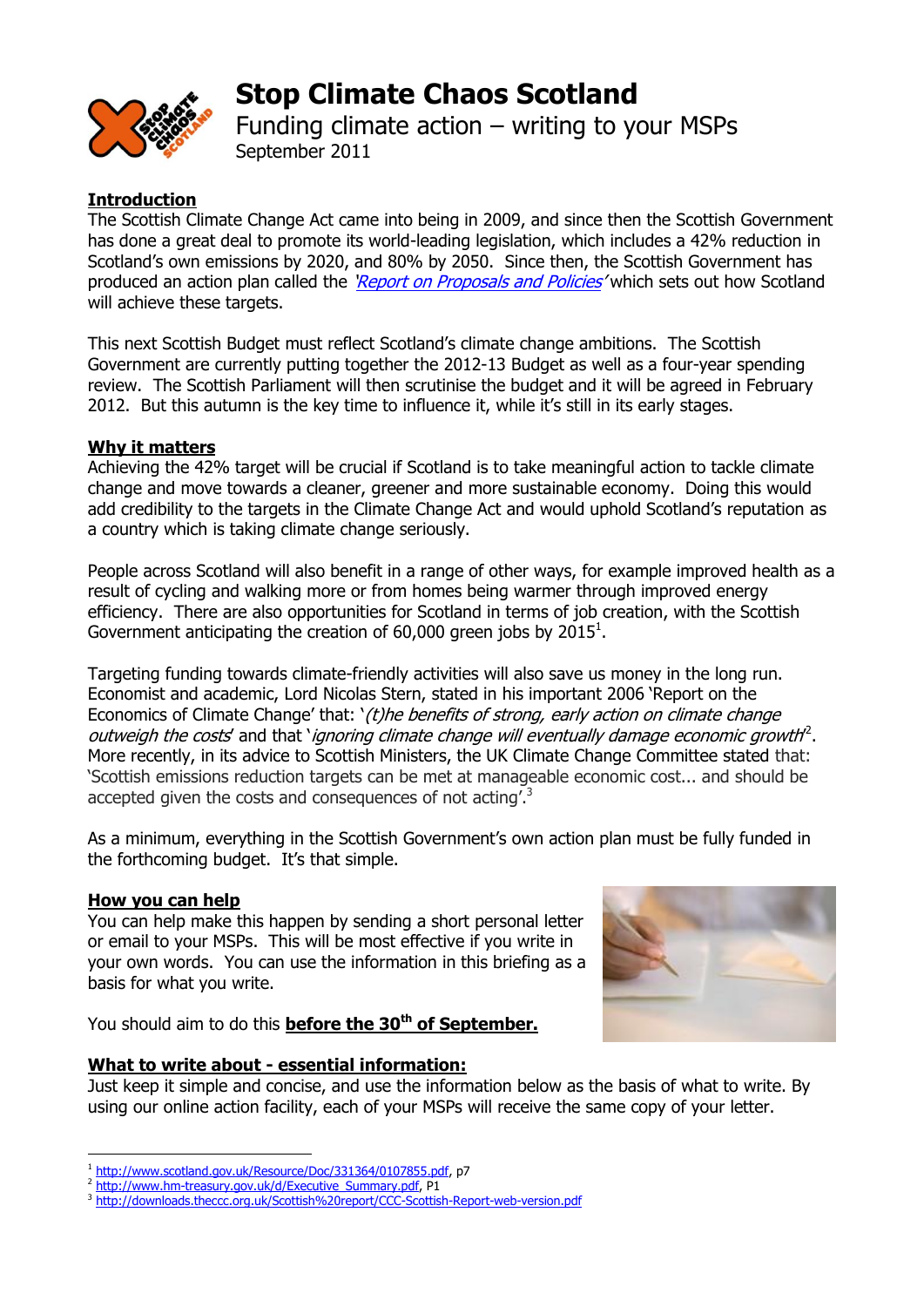• Tell your MSPs why climate change concerns you.

• You could mention that the targets in Scotland's Climate Change Act are something that we can be proud of, but they'll be meaningless if we fail to actually achieve them.

• You could point out that spending money now on reducing carbon emissions will save Scotland money in the long run.

• Highlight that there's a great economic opportunity for Scotland if we choose to create jobs by encouraging investment in low-carbon industries.

• You could also mention the social benefits that'll result if measures like increasing energy efficiency in homes or improving public transport are properly funded.

## **• This is the key point to ask your MSPs:**

**I would like you, as my MSP, to write to John Swinney MSP, Cabinet Secretary for Finance, Employment and Sustainable Growth and urge him, in the forthcoming budget, to fully fund actions needed to achieve the 2020 target in the Scottish Climate Change Act, as set out in the government's Report on Policies and Proposals**

• Finish by saying that you look forward to hearing from your MSP about what else they'll do to influence this issue.

# **Optional extra detail:**

Although it's crucial that all of the proposals in the Government's action plan are fully funded and acted on without delay, you may wish to pick out a few of the proposals which are of particular interest to you. Here is a summary of all the proposals – don't be put off by the technical detail:

- Tackling fuel poverty and investing in home insulation;  $\bullet$
- Creating energy standards for new houses and other buildings from 2013;
- Investment in eco-driving awareness;
- Enforcing the 70mph speed limit;
- Improving the efficiency of freight by heavy goods vehicles and vans;
- Building the infrastructure for electric cars and other low-carbon vehicles;
- Making the most efficient use of our road networks by monitoring conditions, controlling traffic where necessary, and telling motorists about conditions;
- Investment in travel planning helping people to make more sustainable transport choices;
- Supporting car clubs;
- Improving and building the infrastructure for walking and cycling;
- Improving bus services, and making buses and taxis greener;
- Encourage more transportation of freight by rail or water, rather than by road;
- Investment in 'community hubs' in rural locations shared facilities which are set up for remote working and offer other services, removing the need for unnecessary travel and reducing travel costs for the people who use them;
- Reducing the environmental impact of transport by sea;
- Restoring peatland habitats to stop the damaged ones emitting carbon;
- Mandatory climate change measures for farmers included as part of the conditions for receiving subsidy payments; and
- Planting more trees 15,000 hectares each year by 2015. $\bullet$